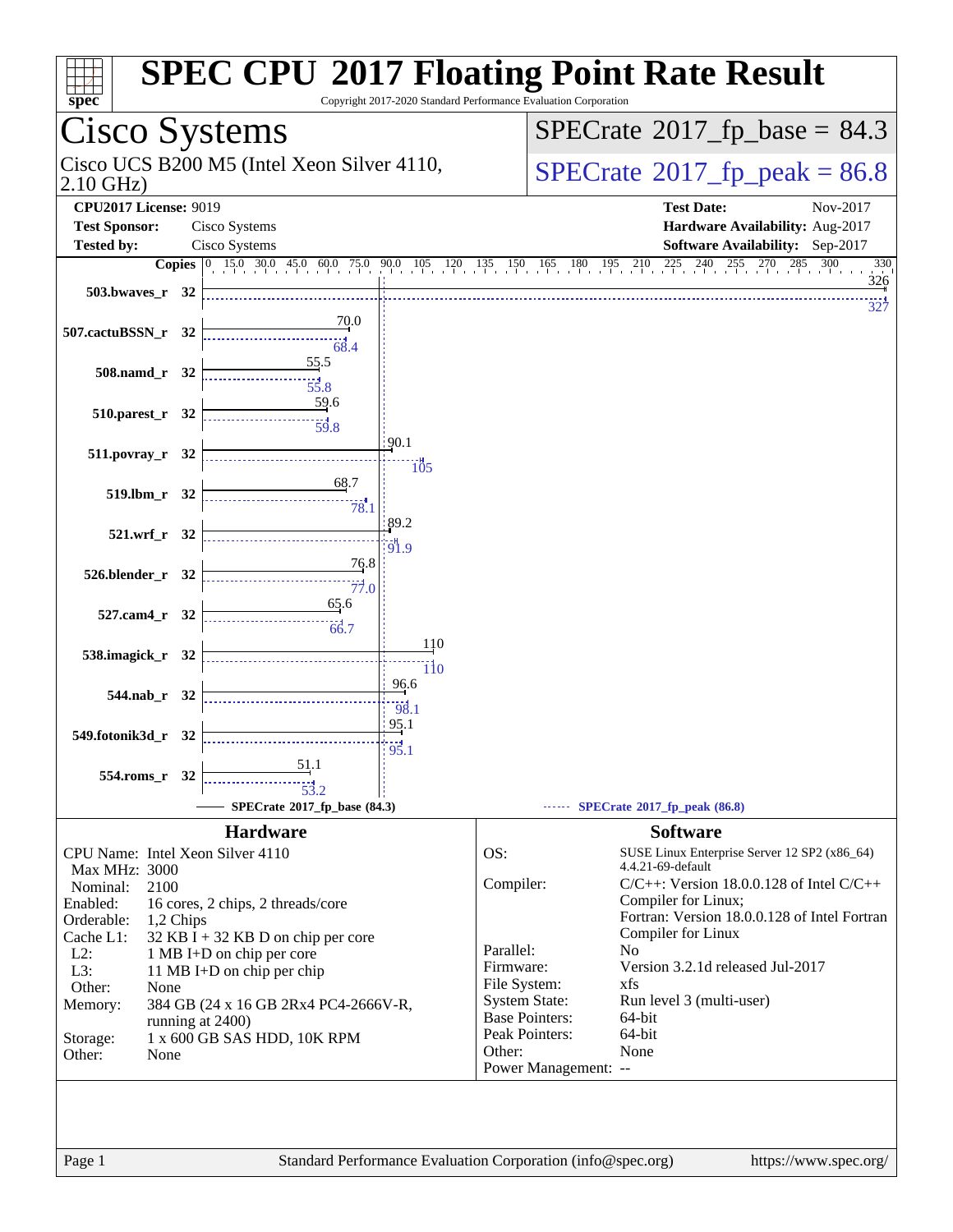

Copyright 2017-2020 Standard Performance Evaluation Corporation

## Cisco Systems

2.10 GHz) Cisco UCS B200 M5 (Intel Xeon Silver 4110,  $\begin{array}{|l|l|}\n\hline\n\text{SPECrate} \text{\textdegree}2017\_fp\_peak = 86.8\n\end{array}$  $\begin{array}{|l|l|}\n\hline\n\text{SPECrate} \text{\textdegree}2017\_fp\_peak = 86.8\n\end{array}$  $\begin{array}{|l|l|}\n\hline\n\text{SPECrate} \text{\textdegree}2017\_fp\_peak = 86.8\n\end{array}$ 

 $SPECTate@2017_fp\_base = 84.3$ 

**[Tested by:](http://www.spec.org/auto/cpu2017/Docs/result-fields.html#Testedby)** Cisco Systems **[Software Availability:](http://www.spec.org/auto/cpu2017/Docs/result-fields.html#SoftwareAvailability)** Sep-2017

**[CPU2017 License:](http://www.spec.org/auto/cpu2017/Docs/result-fields.html#CPU2017License)** 9019 **[Test Date:](http://www.spec.org/auto/cpu2017/Docs/result-fields.html#TestDate)** Nov-2017 **[Test Sponsor:](http://www.spec.org/auto/cpu2017/Docs/result-fields.html#TestSponsor)** Cisco Systems **[Hardware Availability:](http://www.spec.org/auto/cpu2017/Docs/result-fields.html#HardwareAvailability)** Aug-2017

#### **[Results Table](http://www.spec.org/auto/cpu2017/Docs/result-fields.html#ResultsTable)**

|                            | <b>Base</b>   |                |       |                |       |                |       | Peak          |                |              |                |              |                |              |
|----------------------------|---------------|----------------|-------|----------------|-------|----------------|-------|---------------|----------------|--------------|----------------|--------------|----------------|--------------|
| <b>Benchmark</b>           | <b>Copies</b> | <b>Seconds</b> | Ratio | <b>Seconds</b> | Ratio | <b>Seconds</b> | Ratio | <b>Copies</b> | <b>Seconds</b> | <b>Ratio</b> | <b>Seconds</b> | <b>Ratio</b> | <b>Seconds</b> | <b>Ratio</b> |
| 503.bwaves r               | 32            | 984            | 326   | 982            | 327   | 984            | 326   | 32            | 983            | 326          | <u>983</u>     | 327          | 982            | 327          |
| 507.cactuBSSN r            | 32            | 579            | 69.9  | 579            | 70.0  | 579            | 70.0  | 32            | 591            | 68.5         | 593            | 68.4         | 592            | 68.4         |
| $508$ .namd $r$            | 32            | 548            | 55.5  | 548            | 55.4  | 547            | 55.6  | 32            | 547            | 55.6         | 544            | 55.8         | 544            | 55.9         |
| 510.parest_r               | 32            | 1403           | 59.7  | 1406           | 59.6  | 1411           | 59.3  | 32            | 1406           | 59.5         | 1401           | 59.8         | 1399           | 59.8         |
| 511.povray_r               | 32            | 829            | 90.1  | 829            | 90.1  | 824            | 90.6  | 32            | 718            | 104          | 709            | 105          | 712            | <b>105</b>   |
| 519.1bm r                  | 32            | 492            | 68.5  | 490            | 68.8  | 491            | 68.7  | 32            | 432            | 78.1         | 435            | 77.6         | 430            | 78.4         |
| $521$ .wrf r               | 32            | 803            | 89.2  | 807            | 88.9  | 799            | 89.7  | 32            | 770            | 93.1         | 781            | 91.8         | 780            | 91.9         |
| 526.blender r              | 32            | 637            | 76.5  | 634            | 76.9  | 634            | 76.8  | 32            | 633            | 77.0         | 633            | 77.0         | 635            | 76.8         |
| $527$ .cam $4r$            | 32            | 855            | 65.4  | 853            | 65.6  | 853            | 65.6  | 32            | 841            | 66.6         | 839            | 66.7         | 840            | 66.7         |
| 538.imagick_r              | 32            | 721            | 110   | 721            | 110   | 721            | 110   | 32            | $721$          | <b>110</b>   | 721            | 110          | 721            | 110          |
| $544$ .nab_r               | 32            | 557            | 96.6  | 558            | 96.6  | 557            | 96.7  | 32            | 548            | 98.2         | 549            | 98.1         | 549            | 98.1         |
| 549.fotonik3d r            | 32            | 1310           | 95.2  | 1314           | 94.9  | 1311           | 95.1  | 32            | 1309           | 95.3         | 1311           | 95.1         | 1312           | 95.1         |
| $554$ .roms $r$            | 32            | 995            | 51.1  | <u>994</u>     | 51.1  | 994            | 51.2  | 32            | 955            | 53.3         | 956            | 53.2         | 959            | 53.0         |
| $SPECrate*2017_fp\_base =$ |               |                | 84.3  |                |       |                |       |               |                |              |                |              |                |              |

**[SPECrate](http://www.spec.org/auto/cpu2017/Docs/result-fields.html#SPECrate2017fppeak)[2017\\_fp\\_peak =](http://www.spec.org/auto/cpu2017/Docs/result-fields.html#SPECrate2017fppeak) 86.8**

Results appear in the [order in which they were run.](http://www.spec.org/auto/cpu2017/Docs/result-fields.html#RunOrder) Bold underlined text [indicates a median measurement.](http://www.spec.org/auto/cpu2017/Docs/result-fields.html#Median)

#### **[Submit Notes](http://www.spec.org/auto/cpu2017/Docs/result-fields.html#SubmitNotes)**

 The numactl mechanism was used to bind copies to processors. The config file option 'submit' was used to generate numactl commands to bind each copy to a specific processor. For details, please see the config file.

#### **[Operating System Notes](http://www.spec.org/auto/cpu2017/Docs/result-fields.html#OperatingSystemNotes)**

Stack size set to unlimited using "ulimit -s unlimited"

#### **[General Notes](http://www.spec.org/auto/cpu2017/Docs/result-fields.html#GeneralNotes)**

Environment variables set by runcpu before the start of the run: LD\_LIBRARY\_PATH = "/home/cpu2017/lib/ia32:/home/cpu2017/lib/intel64:/home/cpu2017/je5.0.1-32:/home/cpu2017/je5.0.1-64"

 Binaries compiled on a system with 1x Intel Core i7-4790 CPU + 32GB RAM memory using Redhat Enterprise Linux 7.4 Transparent Huge Pages enabled by default Prior to runcpu invocation Filesystem page cache synced and cleared with: sync; echo 3> /proc/sys/vm/drop\_caches runcpu command invoked through numactl i.e.: numactl --interleave=all runcpu <etc>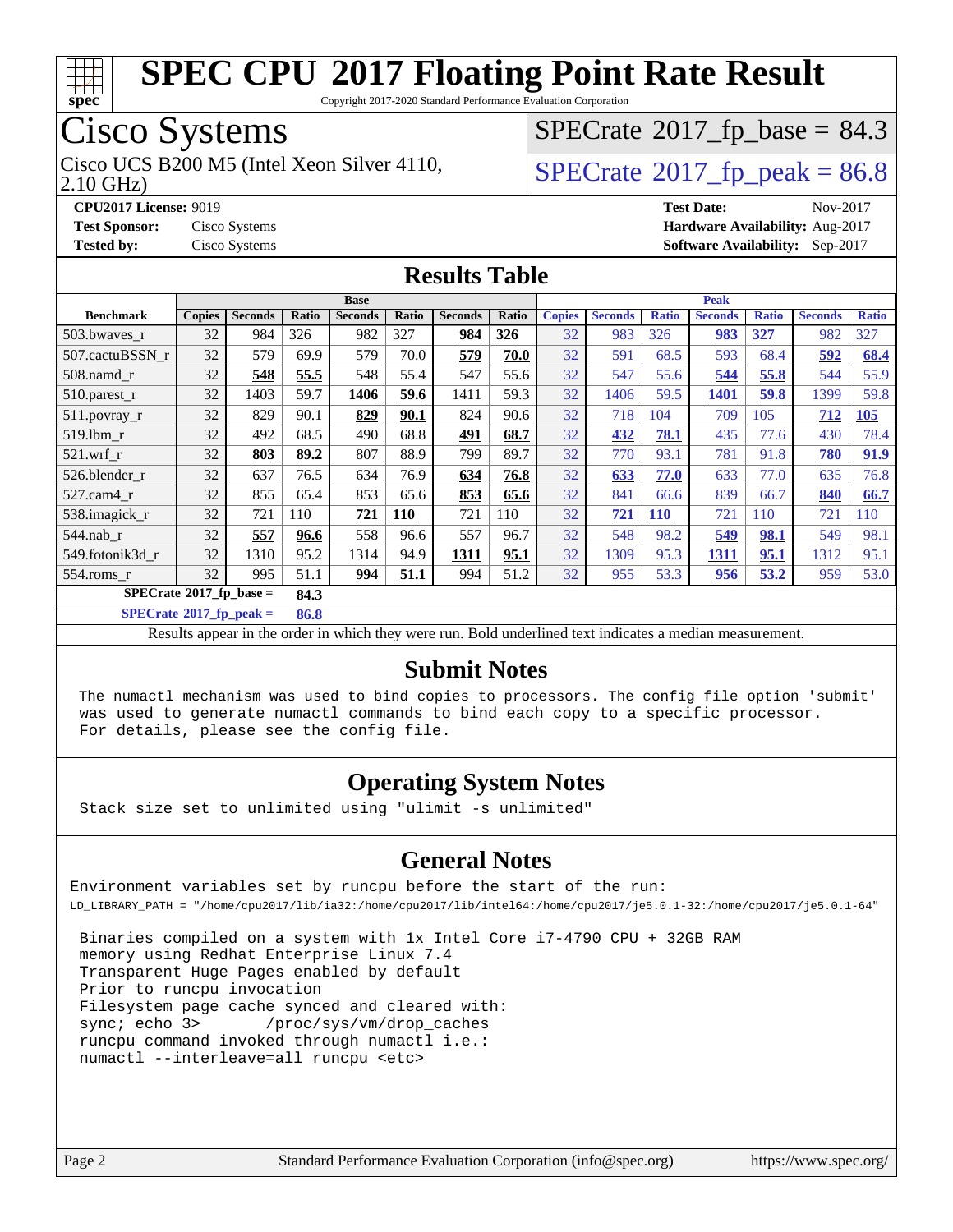

Copyright 2017-2020 Standard Performance Evaluation Corporation

## Cisco Systems

2.10 GHz) Cisco UCS B200 M5 (Intel Xeon Silver 4110,  $\vert$  [SPECrate](http://www.spec.org/auto/cpu2017/Docs/result-fields.html#SPECrate2017fppeak) 2017 fp peak = 86.8

 $SPECTate@2017_fp\_base = 84.3$ 

**[CPU2017 License:](http://www.spec.org/auto/cpu2017/Docs/result-fields.html#CPU2017License)** 9019 **[Test Date:](http://www.spec.org/auto/cpu2017/Docs/result-fields.html#TestDate)** Nov-2017 **[Test Sponsor:](http://www.spec.org/auto/cpu2017/Docs/result-fields.html#TestSponsor)** Cisco Systems **[Hardware Availability:](http://www.spec.org/auto/cpu2017/Docs/result-fields.html#HardwareAvailability)** Aug-2017 **[Tested by:](http://www.spec.org/auto/cpu2017/Docs/result-fields.html#Testedby)** Cisco Systems **[Software Availability:](http://www.spec.org/auto/cpu2017/Docs/result-fields.html#SoftwareAvailability)** Sep-2017

#### **[Platform Notes](http://www.spec.org/auto/cpu2017/Docs/result-fields.html#PlatformNotes)**

Page 3 Standard Performance Evaluation Corporation [\(info@spec.org\)](mailto:info@spec.org) <https://www.spec.org/> BIOS Settings: Intel HyperThreading Technology set to Enabled CPU performance set to Enterprise Power Performance Tuning set to OS SNC set to Enabled IMC Interleaving set to 1-way Interleave Patrol Scrub set to Disabled Sysinfo program /home/cpu2017/bin/sysinfo Rev: r5797 of 2017-06-14 96c45e4568ad54c135fd618bcc091c0f running on linux-qc7k Sun Nov 26 00:06:58 2017 SUT (System Under Test) info as seen by some common utilities. For more information on this section, see <https://www.spec.org/cpu2017/Docs/config.html#sysinfo> From /proc/cpuinfo model name : Intel(R) Xeon(R) Silver 4110 CPU @ 2.10GHz 2 "physical id"s (chips) 32 "processors" cores, siblings (Caution: counting these is hw and system dependent. The following excerpts from /proc/cpuinfo might not be reliable. Use with caution.) cpu cores : 8 siblings : 16 physical 0: cores 0 1 2 3 4 5 6 7 physical 1: cores 0 1 2 3 4 5 6 7 From lscpu: Architecture: x86\_64 CPU op-mode(s): 32-bit, 64-bit Byte Order: Little Endian  $CPU(s):$  32 On-line CPU(s) list: 0-31 Thread(s) per core: 2 Core(s) per socket: 8 Socket(s): 2 NUMA node(s): 2 Vendor ID: GenuineIntel CPU family: 6 Model: 85 Model name:  $Intel(R)$  Xeon(R) Silver 4110 CPU @ 2.10GHz Stepping: 4 CPU MHz: 1073.721<br>
CPU max MHz: 3000.0000 CPU max MHz: 3000.000<br>
CPU min MHz: 300.0000 CPU min MHz: BogoMIPS: 4200.00 Virtualization: VT-x L1d cache: 32K **(Continued on next page)**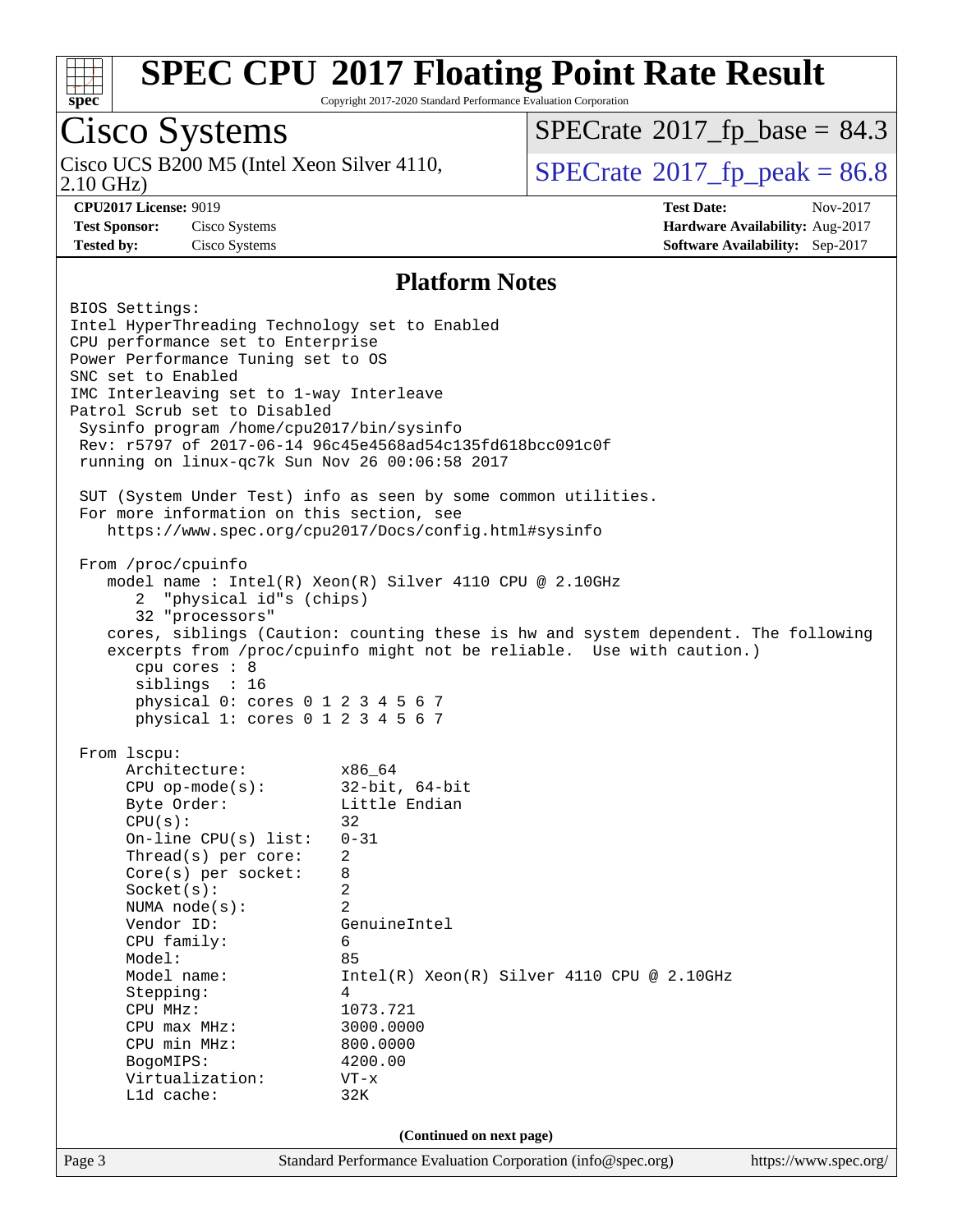

Copyright 2017-2020 Standard Performance Evaluation Corporation

Cisco Systems 2.10 GHz) Cisco UCS B200 M5 (Intel Xeon Silver 4110,  $\vert$  [SPECrate](http://www.spec.org/auto/cpu2017/Docs/result-fields.html#SPECrate2017fppeak) 2017 fp peak = 86.8  $SPECTate@2017_fp\_base = 84.3$ **[CPU2017 License:](http://www.spec.org/auto/cpu2017/Docs/result-fields.html#CPU2017License)** 9019 **[Test Date:](http://www.spec.org/auto/cpu2017/Docs/result-fields.html#TestDate)** Nov-2017 **[Test Sponsor:](http://www.spec.org/auto/cpu2017/Docs/result-fields.html#TestSponsor)** Cisco Systems **[Hardware Availability:](http://www.spec.org/auto/cpu2017/Docs/result-fields.html#HardwareAvailability)** Aug-2017 **[Tested by:](http://www.spec.org/auto/cpu2017/Docs/result-fields.html#Testedby)** Cisco Systems **[Software Availability:](http://www.spec.org/auto/cpu2017/Docs/result-fields.html#SoftwareAvailability)** Sep-2017 **[Platform Notes \(Continued\)](http://www.spec.org/auto/cpu2017/Docs/result-fields.html#PlatformNotes)** L1i cache: 32K L2 cache: 1024K L3 cache: 11264K NUMA node0 CPU(s): 0-7,16-23 NUMA node1 CPU(s): 8-15,24-31 Flags: fpu vme de pse tsc msr pae mce cx8 apic sep mtrr pge mca cmov pat pse36 clflush dts acpi mmx fxsr sse sse2 ss ht tm pbe syscall nx pdpe1gb rdtscp lm constant\_tsc art arch\_perfmon pebs bts rep\_good nopl xtopology nonstop\_tsc aperfmperf eagerfpu pni pclmulqdq dtes64 monitor ds\_cpl vmx smx est tm2 ssse3 sdbg fma cx16 xtpr pdcm pcid dca sse4\_1 sse4\_2 x2apic movbe popcnt tsc\_deadline\_timer aes xsave avx f16c rdrand lahf\_lm abm 3dnowprefetch ida arat epb pln pts dtherm hwp hwp\_act\_window hwp\_epp hwp\_pkg\_req intel\_pt tpr\_shadow vnmi flexpriority ept vpid fsgsbase tsc\_adjust bmi1 hle avx2 smep bmi2 erms invpcid rtm cqm mpx avx512f avx512dq rdseed adx smap clflushopt clwb avx512cd avx512bw avx512vl xsaveopt xsavec xgetbv1 cqm\_llc cqm\_occup\_llc /proc/cpuinfo cache data cache size : 11264 KB From numactl --hardware WARNING: a numactl 'node' might or might not correspond to a physical chip. available: 2 nodes (0-1) node 0 cpus: 0 1 2 3 4 5 6 7 16 17 18 19 20 21 22 23 node 0 size: 192830 MB node 0 free: 192109 MB node 1 cpus: 8 9 10 11 12 13 14 15 24 25 26 27 28 29 30 31 node 1 size: 193504 MB node 1 free: 192835 MB node distances: node 0 1 0: 10 21 1: 21 10 From /proc/meminfo MemTotal: 395606536 kB HugePages\_Total: 0 Hugepagesize: 2048 kB From /etc/\*release\* /etc/\*version\* SuSE-release: SUSE Linux Enterprise Server 12 (x86\_64) VERSION = 12 PATCHLEVEL = 2 # This file is deprecated and will be removed in a future service pack or release. # Please check /etc/os-release for details about this release. os-release: NAME="SLES" **(Continued on next page)**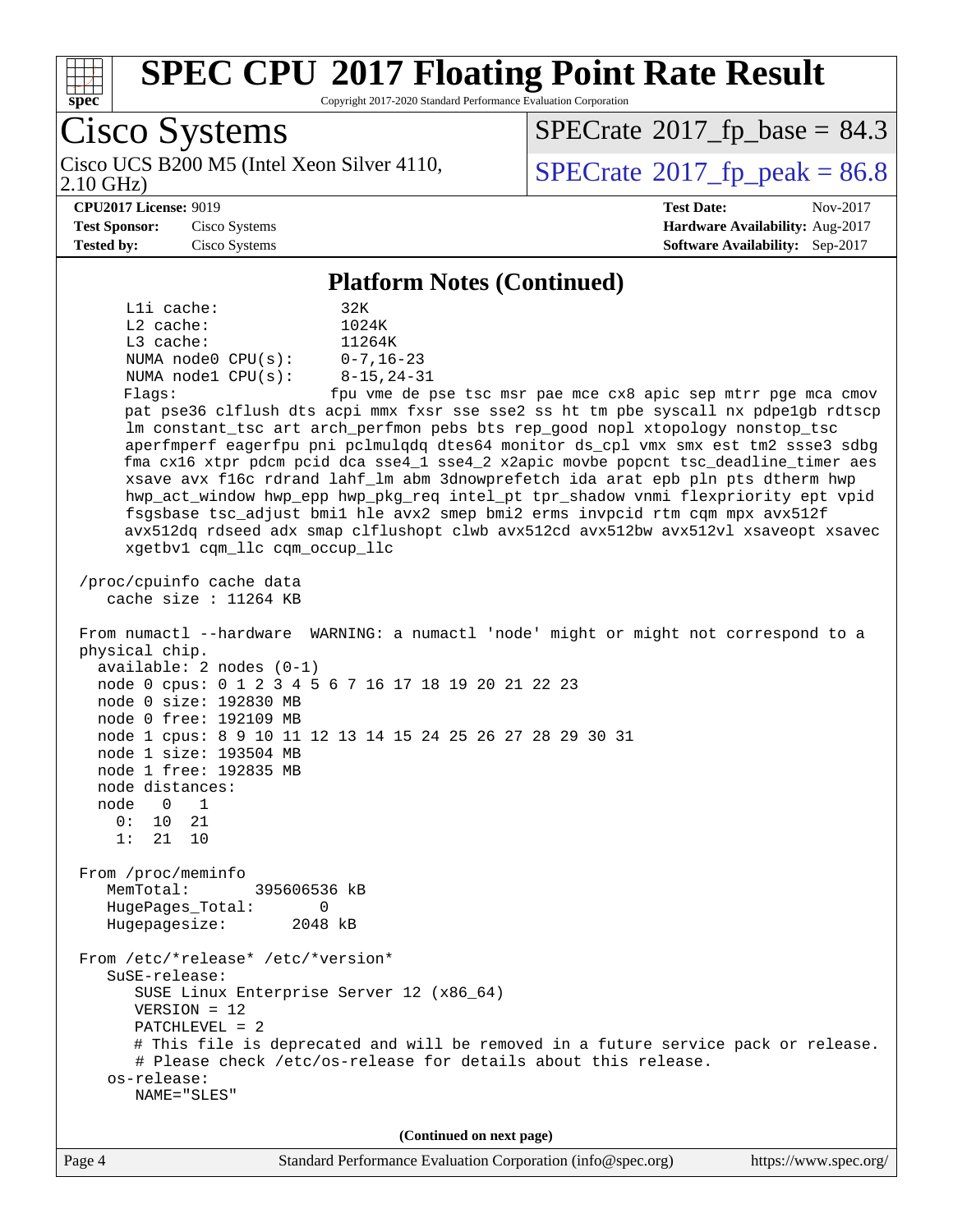

Copyright 2017-2020 Standard Performance Evaluation Corporation

### Cisco Systems

2.10 GHz) Cisco UCS B200 M5 (Intel Xeon Silver 4110,  $\vert$  [SPECrate](http://www.spec.org/auto/cpu2017/Docs/result-fields.html#SPECrate2017fppeak) 2017 fp peak = 86.8

 $SPECTate@2017_fp\_base = 84.3$ 

**[CPU2017 License:](http://www.spec.org/auto/cpu2017/Docs/result-fields.html#CPU2017License)** 9019 **[Test Date:](http://www.spec.org/auto/cpu2017/Docs/result-fields.html#TestDate)** Nov-2017 **[Test Sponsor:](http://www.spec.org/auto/cpu2017/Docs/result-fields.html#TestSponsor)** Cisco Systems **[Hardware Availability:](http://www.spec.org/auto/cpu2017/Docs/result-fields.html#HardwareAvailability)** Aug-2017 **[Tested by:](http://www.spec.org/auto/cpu2017/Docs/result-fields.html#Testedby)** Cisco Systems **[Software Availability:](http://www.spec.org/auto/cpu2017/Docs/result-fields.html#SoftwareAvailability)** Sep-2017

#### **[Platform Notes \(Continued\)](http://www.spec.org/auto/cpu2017/Docs/result-fields.html#PlatformNotes)**

 VERSION="12-SP2" VERSION\_ID="12.2" PRETTY\_NAME="SUSE Linux Enterprise Server 12 SP2" ID="sles" ANSI\_COLOR="0;32" CPE\_NAME="cpe:/o:suse:sles:12:sp2"

uname -a:

 Linux linux-qc7k 4.4.21-69-default #1 SMP Tue Oct 25 10:58:20 UTC 2016 (9464f67) x86\_64 x86\_64 x86\_64 GNU/Linux

run-level 3 Dec 31 19:32

 SPEC is set to: /home/cpu2017 Filesystem Type Size Used Avail Use% Mounted on /dev/sda1 xfs 224G 38G 187G 17% /

 Additional information from dmidecode follows. WARNING: Use caution when you interpret this section. The 'dmidecode' program reads system data which is "intended to allow hardware to be accurately determined", but the intent may not be met, as there are frequent changes to hardware, firmware, and the "DMTF SMBIOS" standard. BIOS Cisco Systems, Inc. B200M5.3.2.1d.5.0727171353 07/27/2017 Memory: 24x 0xCE00 M393A2G40EB2-CTD 16 GB 2 rank 2666, configured at 2400

(End of data from sysinfo program)

**[Compiler Version Notes](http://www.spec.org/auto/cpu2017/Docs/result-fields.html#CompilerVersionNotes)**

| $\mathcal{C}$              | 519.1bm_r(base, peak) 538.imagick_r(base, peak)<br>$544$ .nab $r(base, peak)$ |                       |
|----------------------------|-------------------------------------------------------------------------------|-----------------------|
| icc (ICC) 18.0.0 20170811  | Copyright (C) 1985-2017 Intel Corporation. All rights reserved.               |                       |
| $C++$                      | 508. namd $r(base, peak)$ 510. parest $r(base, peak)$                         |                       |
| icpc (ICC) 18.0.0 20170811 | Copyright (C) 1985-2017 Intel Corporation. All rights reserved.               |                       |
| $C++$ , $C$                | 511.povray r(base, peak) 526.blender r(base, peak)                            |                       |
|                            | (Continued on next page)                                                      |                       |
| Page 5                     | Standard Performance Evaluation Corporation (info@spec.org)                   | https://www.spec.org/ |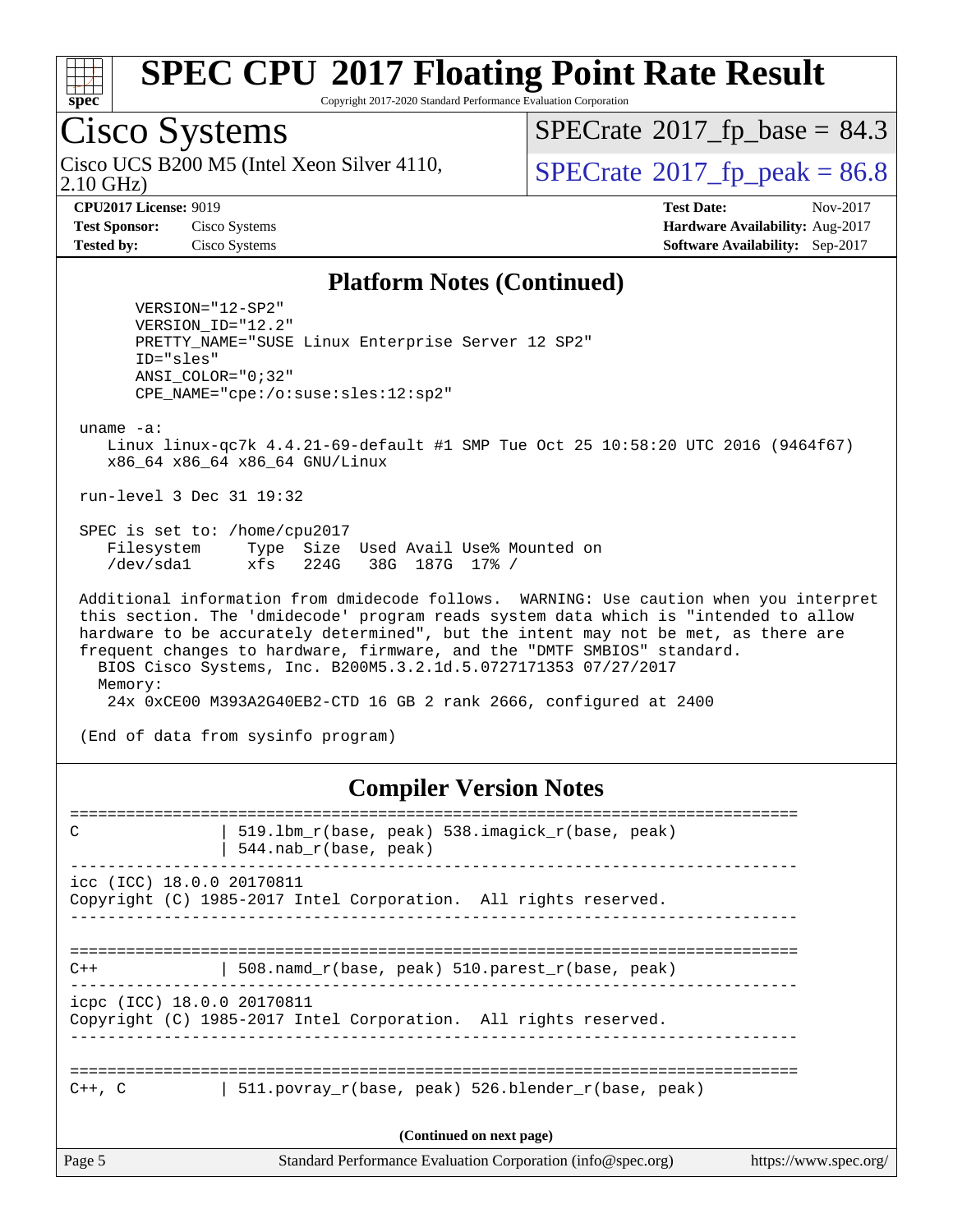

Copyright 2017-2020 Standard Performance Evaluation Corporation

## Cisco Systems

2.10 GHz) Cisco UCS B200 M5 (Intel Xeon Silver 4110,  $\text{SPECrate} \textcircled{\scriptsize{\degree}} 2017\_fp\_peak = 86.8$  $\text{SPECrate} \textcircled{\scriptsize{\degree}} 2017\_fp\_peak = 86.8$  $\text{SPECrate} \textcircled{\scriptsize{\degree}} 2017\_fp\_peak = 86.8$ 

 $SPECrate$ <sup>®</sup>[2017\\_fp\\_base =](http://www.spec.org/auto/cpu2017/Docs/result-fields.html#SPECrate2017fpbase) 84.3

**[CPU2017 License:](http://www.spec.org/auto/cpu2017/Docs/result-fields.html#CPU2017License)** 9019 **[Test Date:](http://www.spec.org/auto/cpu2017/Docs/result-fields.html#TestDate)** Nov-2017 **[Test Sponsor:](http://www.spec.org/auto/cpu2017/Docs/result-fields.html#TestSponsor)** Cisco Systems **[Hardware Availability:](http://www.spec.org/auto/cpu2017/Docs/result-fields.html#HardwareAvailability)** Aug-2017 **[Tested by:](http://www.spec.org/auto/cpu2017/Docs/result-fields.html#Testedby)** Cisco Systems **[Software Availability:](http://www.spec.org/auto/cpu2017/Docs/result-fields.html#SoftwareAvailability)** Sep-2017

#### **[Compiler Version Notes \(Continued\)](http://www.spec.org/auto/cpu2017/Docs/result-fields.html#CompilerVersionNotes)**

| icpc (ICC) 18.0.0 20170811<br>Copyright (C) 1985-2017 Intel Corporation. All rights reserved.<br>icc (ICC) 18.0.0 20170811<br>Copyright (C) 1985-2017 Intel Corporation. All rights reserved. |
|-----------------------------------------------------------------------------------------------------------------------------------------------------------------------------------------------|
|                                                                                                                                                                                               |
| $C++$ , C, Fortran   507.cactuBSSN_r(base, peak)                                                                                                                                              |
|                                                                                                                                                                                               |
| icpc (ICC) 18.0.0 20170811<br>Copyright (C) 1985-2017 Intel Corporation. All rights reserved.<br>icc (ICC) 18.0.0 20170811                                                                    |
| Copyright (C) 1985-2017 Intel Corporation. All rights reserved.<br>ifort (IFORT) 18.0.0 20170811                                                                                              |
| Copyright (C) 1985-2017 Intel Corporation. All rights reserved.                                                                                                                               |
|                                                                                                                                                                                               |
| $503.bwaves_r(base, peak)$ 549.fotonik3d_r(base, peak)<br>Fortran<br>$554.rows_r(base, peak)$                                                                                                 |
| ifort (IFORT) 18.0.0 20170811<br>Copyright (C) 1985-2017 Intel Corporation. All rights reserved.                                                                                              |
| Fortran, $C$   521.wrf $r(base, peak)$ 527.cam4 $r(base, peak)$                                                                                                                               |
| ifort (IFORT) 18.0.0 20170811<br>Copyright (C) 1985-2017 Intel Corporation. All rights reserved.<br>icc (ICC) 18.0.0 20170811                                                                 |
| Copyright (C) 1985-2017 Intel Corporation. All rights reserved.                                                                                                                               |

#### **[Base Compiler Invocation](http://www.spec.org/auto/cpu2017/Docs/result-fields.html#BaseCompilerInvocation)**

[C benchmarks](http://www.spec.org/auto/cpu2017/Docs/result-fields.html#Cbenchmarks):

[icc](http://www.spec.org/cpu2017/results/res2017q4/cpu2017-20171128-01309.flags.html#user_CCbase_intel_icc_18.0_66fc1ee009f7361af1fbd72ca7dcefbb700085f36577c54f309893dd4ec40d12360134090235512931783d35fd58c0460139e722d5067c5574d8eaf2b3e37e92)

[C++ benchmarks:](http://www.spec.org/auto/cpu2017/Docs/result-fields.html#CXXbenchmarks) [icpc](http://www.spec.org/cpu2017/results/res2017q4/cpu2017-20171128-01309.flags.html#user_CXXbase_intel_icpc_18.0_c510b6838c7f56d33e37e94d029a35b4a7bccf4766a728ee175e80a419847e808290a9b78be685c44ab727ea267ec2f070ec5dc83b407c0218cded6866a35d07)

[Fortran benchmarks](http://www.spec.org/auto/cpu2017/Docs/result-fields.html#Fortranbenchmarks): [ifort](http://www.spec.org/cpu2017/results/res2017q4/cpu2017-20171128-01309.flags.html#user_FCbase_intel_ifort_18.0_8111460550e3ca792625aed983ce982f94888b8b503583aa7ba2b8303487b4d8a21a13e7191a45c5fd58ff318f48f9492884d4413fa793fd88dd292cad7027ca)

**(Continued on next page)**

Page 6 Standard Performance Evaluation Corporation [\(info@spec.org\)](mailto:info@spec.org) <https://www.spec.org/>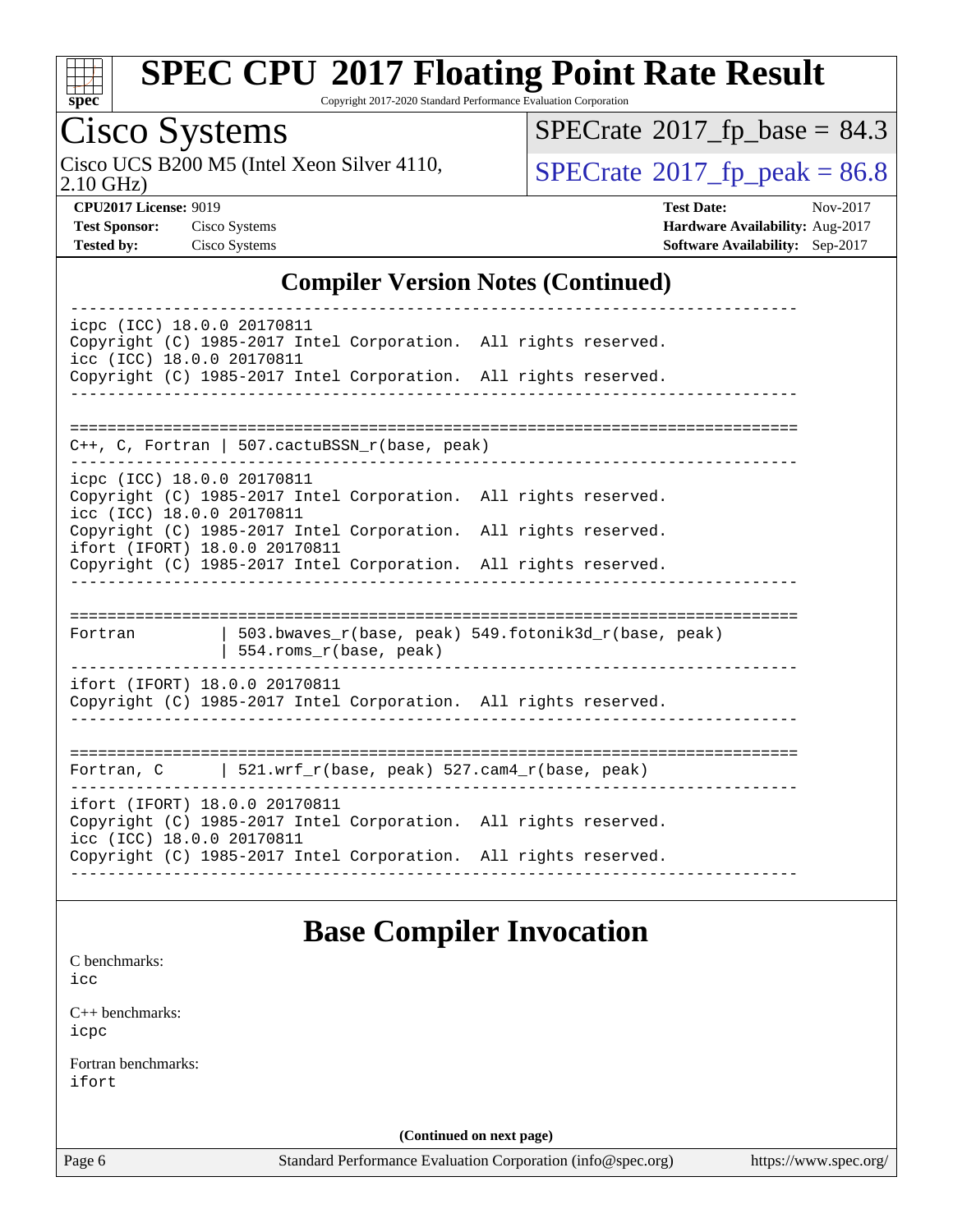

Copyright 2017-2020 Standard Performance Evaluation Corporation

### Cisco Systems

2.10 GHz) Cisco UCS B200 M5 (Intel Xeon Silver 4110,  $\vert$  [SPECrate](http://www.spec.org/auto/cpu2017/Docs/result-fields.html#SPECrate2017fppeak)®[2017\\_fp\\_peak = 8](http://www.spec.org/auto/cpu2017/Docs/result-fields.html#SPECrate2017fppeak)6.8

 $SPECTate@2017_fp\_base = 84.3$ 

**[CPU2017 License:](http://www.spec.org/auto/cpu2017/Docs/result-fields.html#CPU2017License)** 9019 **[Test Date:](http://www.spec.org/auto/cpu2017/Docs/result-fields.html#TestDate)** Nov-2017 **[Test Sponsor:](http://www.spec.org/auto/cpu2017/Docs/result-fields.html#TestSponsor)** Cisco Systems **[Hardware Availability:](http://www.spec.org/auto/cpu2017/Docs/result-fields.html#HardwareAvailability)** Aug-2017 **[Tested by:](http://www.spec.org/auto/cpu2017/Docs/result-fields.html#Testedby)** Cisco Systems **[Software Availability:](http://www.spec.org/auto/cpu2017/Docs/result-fields.html#SoftwareAvailability)** Sep-2017

### **[Base Compiler Invocation \(Continued\)](http://www.spec.org/auto/cpu2017/Docs/result-fields.html#BaseCompilerInvocation)**

[Benchmarks using both Fortran and C](http://www.spec.org/auto/cpu2017/Docs/result-fields.html#BenchmarksusingbothFortranandC): [ifort](http://www.spec.org/cpu2017/results/res2017q4/cpu2017-20171128-01309.flags.html#user_CC_FCbase_intel_ifort_18.0_8111460550e3ca792625aed983ce982f94888b8b503583aa7ba2b8303487b4d8a21a13e7191a45c5fd58ff318f48f9492884d4413fa793fd88dd292cad7027ca) [icc](http://www.spec.org/cpu2017/results/res2017q4/cpu2017-20171128-01309.flags.html#user_CC_FCbase_intel_icc_18.0_66fc1ee009f7361af1fbd72ca7dcefbb700085f36577c54f309893dd4ec40d12360134090235512931783d35fd58c0460139e722d5067c5574d8eaf2b3e37e92)

[Benchmarks using both C and C++](http://www.spec.org/auto/cpu2017/Docs/result-fields.html#BenchmarksusingbothCandCXX): [icpc](http://www.spec.org/cpu2017/results/res2017q4/cpu2017-20171128-01309.flags.html#user_CC_CXXbase_intel_icpc_18.0_c510b6838c7f56d33e37e94d029a35b4a7bccf4766a728ee175e80a419847e808290a9b78be685c44ab727ea267ec2f070ec5dc83b407c0218cded6866a35d07) [icc](http://www.spec.org/cpu2017/results/res2017q4/cpu2017-20171128-01309.flags.html#user_CC_CXXbase_intel_icc_18.0_66fc1ee009f7361af1fbd72ca7dcefbb700085f36577c54f309893dd4ec40d12360134090235512931783d35fd58c0460139e722d5067c5574d8eaf2b3e37e92)

[Benchmarks using Fortran, C, and C++:](http://www.spec.org/auto/cpu2017/Docs/result-fields.html#BenchmarksusingFortranCandCXX) [icpc](http://www.spec.org/cpu2017/results/res2017q4/cpu2017-20171128-01309.flags.html#user_CC_CXX_FCbase_intel_icpc_18.0_c510b6838c7f56d33e37e94d029a35b4a7bccf4766a728ee175e80a419847e808290a9b78be685c44ab727ea267ec2f070ec5dc83b407c0218cded6866a35d07) [icc](http://www.spec.org/cpu2017/results/res2017q4/cpu2017-20171128-01309.flags.html#user_CC_CXX_FCbase_intel_icc_18.0_66fc1ee009f7361af1fbd72ca7dcefbb700085f36577c54f309893dd4ec40d12360134090235512931783d35fd58c0460139e722d5067c5574d8eaf2b3e37e92) [ifort](http://www.spec.org/cpu2017/results/res2017q4/cpu2017-20171128-01309.flags.html#user_CC_CXX_FCbase_intel_ifort_18.0_8111460550e3ca792625aed983ce982f94888b8b503583aa7ba2b8303487b4d8a21a13e7191a45c5fd58ff318f48f9492884d4413fa793fd88dd292cad7027ca)

**[Base Portability Flags](http://www.spec.org/auto/cpu2017/Docs/result-fields.html#BasePortabilityFlags)**

 503.bwaves\_r: [-DSPEC\\_LP64](http://www.spec.org/cpu2017/results/res2017q4/cpu2017-20171128-01309.flags.html#suite_basePORTABILITY503_bwaves_r_DSPEC_LP64) 507.cactuBSSN\_r: [-DSPEC\\_LP64](http://www.spec.org/cpu2017/results/res2017q4/cpu2017-20171128-01309.flags.html#suite_basePORTABILITY507_cactuBSSN_r_DSPEC_LP64) 508.namd\_r: [-DSPEC\\_LP64](http://www.spec.org/cpu2017/results/res2017q4/cpu2017-20171128-01309.flags.html#suite_basePORTABILITY508_namd_r_DSPEC_LP64) 510.parest\_r: [-DSPEC\\_LP64](http://www.spec.org/cpu2017/results/res2017q4/cpu2017-20171128-01309.flags.html#suite_basePORTABILITY510_parest_r_DSPEC_LP64) 511.povray\_r: [-DSPEC\\_LP64](http://www.spec.org/cpu2017/results/res2017q4/cpu2017-20171128-01309.flags.html#suite_basePORTABILITY511_povray_r_DSPEC_LP64) 519.lbm\_r: [-DSPEC\\_LP64](http://www.spec.org/cpu2017/results/res2017q4/cpu2017-20171128-01309.flags.html#suite_basePORTABILITY519_lbm_r_DSPEC_LP64) 521.wrf\_r: [-DSPEC\\_LP64](http://www.spec.org/cpu2017/results/res2017q4/cpu2017-20171128-01309.flags.html#suite_basePORTABILITY521_wrf_r_DSPEC_LP64) [-DSPEC\\_CASE\\_FLAG](http://www.spec.org/cpu2017/results/res2017q4/cpu2017-20171128-01309.flags.html#b521.wrf_r_baseCPORTABILITY_DSPEC_CASE_FLAG) [-convert big\\_endian](http://www.spec.org/cpu2017/results/res2017q4/cpu2017-20171128-01309.flags.html#user_baseFPORTABILITY521_wrf_r_convert_big_endian_c3194028bc08c63ac5d04de18c48ce6d347e4e562e8892b8bdbdc0214820426deb8554edfa529a3fb25a586e65a3d812c835984020483e7e73212c4d31a38223) 526.blender\_r: [-DSPEC\\_LP64](http://www.spec.org/cpu2017/results/res2017q4/cpu2017-20171128-01309.flags.html#suite_basePORTABILITY526_blender_r_DSPEC_LP64) [-DSPEC\\_LINUX](http://www.spec.org/cpu2017/results/res2017q4/cpu2017-20171128-01309.flags.html#b526.blender_r_baseCPORTABILITY_DSPEC_LINUX) [-funsigned-char](http://www.spec.org/cpu2017/results/res2017q4/cpu2017-20171128-01309.flags.html#user_baseCPORTABILITY526_blender_r_force_uchar_40c60f00ab013830e2dd6774aeded3ff59883ba5a1fc5fc14077f794d777847726e2a5858cbc7672e36e1b067e7e5c1d9a74f7176df07886a243d7cc18edfe67) 527.cam4\_r: [-DSPEC\\_LP64](http://www.spec.org/cpu2017/results/res2017q4/cpu2017-20171128-01309.flags.html#suite_basePORTABILITY527_cam4_r_DSPEC_LP64) [-DSPEC\\_CASE\\_FLAG](http://www.spec.org/cpu2017/results/res2017q4/cpu2017-20171128-01309.flags.html#b527.cam4_r_baseCPORTABILITY_DSPEC_CASE_FLAG) 538.imagick\_r: [-DSPEC\\_LP64](http://www.spec.org/cpu2017/results/res2017q4/cpu2017-20171128-01309.flags.html#suite_basePORTABILITY538_imagick_r_DSPEC_LP64) 544.nab\_r: [-DSPEC\\_LP64](http://www.spec.org/cpu2017/results/res2017q4/cpu2017-20171128-01309.flags.html#suite_basePORTABILITY544_nab_r_DSPEC_LP64) 549.fotonik3d\_r: [-DSPEC\\_LP64](http://www.spec.org/cpu2017/results/res2017q4/cpu2017-20171128-01309.flags.html#suite_basePORTABILITY549_fotonik3d_r_DSPEC_LP64) 554.roms\_r: [-DSPEC\\_LP64](http://www.spec.org/cpu2017/results/res2017q4/cpu2017-20171128-01309.flags.html#suite_basePORTABILITY554_roms_r_DSPEC_LP64)

#### **[Base Optimization Flags](http://www.spec.org/auto/cpu2017/Docs/result-fields.html#BaseOptimizationFlags)**

[C benchmarks](http://www.spec.org/auto/cpu2017/Docs/result-fields.html#Cbenchmarks): [-xCORE-AVX2](http://www.spec.org/cpu2017/results/res2017q4/cpu2017-20171128-01309.flags.html#user_CCbase_f-xCORE-AVX2) [-ipo](http://www.spec.org/cpu2017/results/res2017q4/cpu2017-20171128-01309.flags.html#user_CCbase_f-ipo) [-O3](http://www.spec.org/cpu2017/results/res2017q4/cpu2017-20171128-01309.flags.html#user_CCbase_f-O3) [-no-prec-div](http://www.spec.org/cpu2017/results/res2017q4/cpu2017-20171128-01309.flags.html#user_CCbase_f-no-prec-div) [-qopt-prefetch](http://www.spec.org/cpu2017/results/res2017q4/cpu2017-20171128-01309.flags.html#user_CCbase_f-qopt-prefetch) [-ffinite-math-only](http://www.spec.org/cpu2017/results/res2017q4/cpu2017-20171128-01309.flags.html#user_CCbase_f_finite_math_only_cb91587bd2077682c4b38af759c288ed7c732db004271a9512da14a4f8007909a5f1427ecbf1a0fb78ff2a814402c6114ac565ca162485bbcae155b5e4258871) [-qopt-mem-layout-trans=3](http://www.spec.org/cpu2017/results/res2017q4/cpu2017-20171128-01309.flags.html#user_CCbase_f-qopt-mem-layout-trans_de80db37974c74b1f0e20d883f0b675c88c3b01e9d123adea9b28688d64333345fb62bc4a798493513fdb68f60282f9a726aa07f478b2f7113531aecce732043) [C++ benchmarks:](http://www.spec.org/auto/cpu2017/Docs/result-fields.html#CXXbenchmarks) [-xCORE-AVX2](http://www.spec.org/cpu2017/results/res2017q4/cpu2017-20171128-01309.flags.html#user_CXXbase_f-xCORE-AVX2) [-ipo](http://www.spec.org/cpu2017/results/res2017q4/cpu2017-20171128-01309.flags.html#user_CXXbase_f-ipo) [-O3](http://www.spec.org/cpu2017/results/res2017q4/cpu2017-20171128-01309.flags.html#user_CXXbase_f-O3) [-no-prec-div](http://www.spec.org/cpu2017/results/res2017q4/cpu2017-20171128-01309.flags.html#user_CXXbase_f-no-prec-div) [-qopt-prefetch](http://www.spec.org/cpu2017/results/res2017q4/cpu2017-20171128-01309.flags.html#user_CXXbase_f-qopt-prefetch) [-ffinite-math-only](http://www.spec.org/cpu2017/results/res2017q4/cpu2017-20171128-01309.flags.html#user_CXXbase_f_finite_math_only_cb91587bd2077682c4b38af759c288ed7c732db004271a9512da14a4f8007909a5f1427ecbf1a0fb78ff2a814402c6114ac565ca162485bbcae155b5e4258871) [-qopt-mem-layout-trans=3](http://www.spec.org/cpu2017/results/res2017q4/cpu2017-20171128-01309.flags.html#user_CXXbase_f-qopt-mem-layout-trans_de80db37974c74b1f0e20d883f0b675c88c3b01e9d123adea9b28688d64333345fb62bc4a798493513fdb68f60282f9a726aa07f478b2f7113531aecce732043) [Fortran benchmarks](http://www.spec.org/auto/cpu2017/Docs/result-fields.html#Fortranbenchmarks): [-xCORE-AVX2](http://www.spec.org/cpu2017/results/res2017q4/cpu2017-20171128-01309.flags.html#user_FCbase_f-xCORE-AVX2) [-ipo](http://www.spec.org/cpu2017/results/res2017q4/cpu2017-20171128-01309.flags.html#user_FCbase_f-ipo) [-O3](http://www.spec.org/cpu2017/results/res2017q4/cpu2017-20171128-01309.flags.html#user_FCbase_f-O3) [-no-prec-div](http://www.spec.org/cpu2017/results/res2017q4/cpu2017-20171128-01309.flags.html#user_FCbase_f-no-prec-div) [-qopt-prefetch](http://www.spec.org/cpu2017/results/res2017q4/cpu2017-20171128-01309.flags.html#user_FCbase_f-qopt-prefetch) [-ffinite-math-only](http://www.spec.org/cpu2017/results/res2017q4/cpu2017-20171128-01309.flags.html#user_FCbase_f_finite_math_only_cb91587bd2077682c4b38af759c288ed7c732db004271a9512da14a4f8007909a5f1427ecbf1a0fb78ff2a814402c6114ac565ca162485bbcae155b5e4258871) [-qopt-mem-layout-trans=3](http://www.spec.org/cpu2017/results/res2017q4/cpu2017-20171128-01309.flags.html#user_FCbase_f-qopt-mem-layout-trans_de80db37974c74b1f0e20d883f0b675c88c3b01e9d123adea9b28688d64333345fb62bc4a798493513fdb68f60282f9a726aa07f478b2f7113531aecce732043) [-nostandard-realloc-lhs](http://www.spec.org/cpu2017/results/res2017q4/cpu2017-20171128-01309.flags.html#user_FCbase_f_2003_std_realloc_82b4557e90729c0f113870c07e44d33d6f5a304b4f63d4c15d2d0f1fab99f5daaed73bdb9275d9ae411527f28b936061aa8b9c8f2d63842963b95c9dd6426b8a) [-align array32byte](http://www.spec.org/cpu2017/results/res2017q4/cpu2017-20171128-01309.flags.html#user_FCbase_align_array32byte_b982fe038af199962ba9a80c053b8342c548c85b40b8e86eb3cc33dee0d7986a4af373ac2d51c3f7cf710a18d62fdce2948f201cd044323541f22fc0fffc51b6) [Benchmarks using both Fortran and C](http://www.spec.org/auto/cpu2017/Docs/result-fields.html#BenchmarksusingbothFortranandC): [-xCORE-AVX2](http://www.spec.org/cpu2017/results/res2017q4/cpu2017-20171128-01309.flags.html#user_CC_FCbase_f-xCORE-AVX2) [-ipo](http://www.spec.org/cpu2017/results/res2017q4/cpu2017-20171128-01309.flags.html#user_CC_FCbase_f-ipo) [-O3](http://www.spec.org/cpu2017/results/res2017q4/cpu2017-20171128-01309.flags.html#user_CC_FCbase_f-O3) [-no-prec-div](http://www.spec.org/cpu2017/results/res2017q4/cpu2017-20171128-01309.flags.html#user_CC_FCbase_f-no-prec-div) [-qopt-prefetch](http://www.spec.org/cpu2017/results/res2017q4/cpu2017-20171128-01309.flags.html#user_CC_FCbase_f-qopt-prefetch) [-ffinite-math-only](http://www.spec.org/cpu2017/results/res2017q4/cpu2017-20171128-01309.flags.html#user_CC_FCbase_f_finite_math_only_cb91587bd2077682c4b38af759c288ed7c732db004271a9512da14a4f8007909a5f1427ecbf1a0fb78ff2a814402c6114ac565ca162485bbcae155b5e4258871) [-qopt-mem-layout-trans=3](http://www.spec.org/cpu2017/results/res2017q4/cpu2017-20171128-01309.flags.html#user_CC_FCbase_f-qopt-mem-layout-trans_de80db37974c74b1f0e20d883f0b675c88c3b01e9d123adea9b28688d64333345fb62bc4a798493513fdb68f60282f9a726aa07f478b2f7113531aecce732043) [-nostandard-realloc-lhs](http://www.spec.org/cpu2017/results/res2017q4/cpu2017-20171128-01309.flags.html#user_CC_FCbase_f_2003_std_realloc_82b4557e90729c0f113870c07e44d33d6f5a304b4f63d4c15d2d0f1fab99f5daaed73bdb9275d9ae411527f28b936061aa8b9c8f2d63842963b95c9dd6426b8a) [-align array32byte](http://www.spec.org/cpu2017/results/res2017q4/cpu2017-20171128-01309.flags.html#user_CC_FCbase_align_array32byte_b982fe038af199962ba9a80c053b8342c548c85b40b8e86eb3cc33dee0d7986a4af373ac2d51c3f7cf710a18d62fdce2948f201cd044323541f22fc0fffc51b6) **(Continued on next page)**

Page 7 Standard Performance Evaluation Corporation [\(info@spec.org\)](mailto:info@spec.org) <https://www.spec.org/>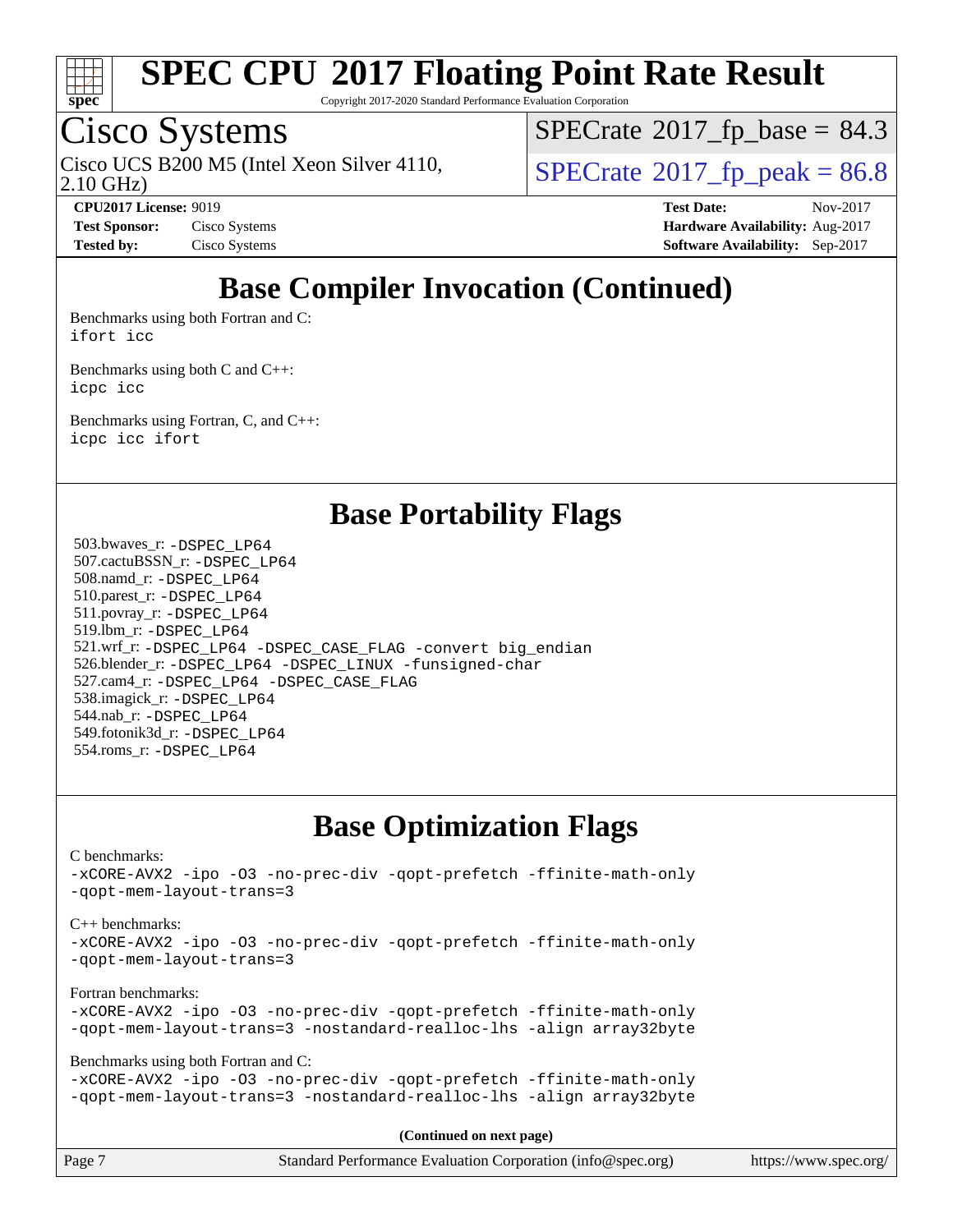

Copyright 2017-2020 Standard Performance Evaluation Corporation

## Cisco Systems

2.10 GHz) Cisco UCS B200 M5 (Intel Xeon Silver 4110,  $\vert$  [SPECrate](http://www.spec.org/auto/cpu2017/Docs/result-fields.html#SPECrate2017fppeak)<sup>®</sup>[2017\\_fp\\_peak = 8](http://www.spec.org/auto/cpu2017/Docs/result-fields.html#SPECrate2017fppeak)6.8

 $SPECTate@2017_fp\_base = 84.3$ 

**[Test Sponsor:](http://www.spec.org/auto/cpu2017/Docs/result-fields.html#TestSponsor)** Cisco Systems **[Hardware Availability:](http://www.spec.org/auto/cpu2017/Docs/result-fields.html#HardwareAvailability)** Aug-2017 **[Tested by:](http://www.spec.org/auto/cpu2017/Docs/result-fields.html#Testedby)** Cisco Systems **[Software Availability:](http://www.spec.org/auto/cpu2017/Docs/result-fields.html#SoftwareAvailability)** Sep-2017

**[CPU2017 License:](http://www.spec.org/auto/cpu2017/Docs/result-fields.html#CPU2017License)** 9019 **[Test Date:](http://www.spec.org/auto/cpu2017/Docs/result-fields.html#TestDate)** Nov-2017

### **[Base Optimization Flags \(Continued\)](http://www.spec.org/auto/cpu2017/Docs/result-fields.html#BaseOptimizationFlags)**

[Benchmarks using both C and C++](http://www.spec.org/auto/cpu2017/Docs/result-fields.html#BenchmarksusingbothCandCXX):

[-xCORE-AVX2](http://www.spec.org/cpu2017/results/res2017q4/cpu2017-20171128-01309.flags.html#user_CC_CXXbase_f-xCORE-AVX2) [-ipo](http://www.spec.org/cpu2017/results/res2017q4/cpu2017-20171128-01309.flags.html#user_CC_CXXbase_f-ipo) [-O3](http://www.spec.org/cpu2017/results/res2017q4/cpu2017-20171128-01309.flags.html#user_CC_CXXbase_f-O3) [-no-prec-div](http://www.spec.org/cpu2017/results/res2017q4/cpu2017-20171128-01309.flags.html#user_CC_CXXbase_f-no-prec-div) [-qopt-prefetch](http://www.spec.org/cpu2017/results/res2017q4/cpu2017-20171128-01309.flags.html#user_CC_CXXbase_f-qopt-prefetch) [-ffinite-math-only](http://www.spec.org/cpu2017/results/res2017q4/cpu2017-20171128-01309.flags.html#user_CC_CXXbase_f_finite_math_only_cb91587bd2077682c4b38af759c288ed7c732db004271a9512da14a4f8007909a5f1427ecbf1a0fb78ff2a814402c6114ac565ca162485bbcae155b5e4258871) [-qopt-mem-layout-trans=3](http://www.spec.org/cpu2017/results/res2017q4/cpu2017-20171128-01309.flags.html#user_CC_CXXbase_f-qopt-mem-layout-trans_de80db37974c74b1f0e20d883f0b675c88c3b01e9d123adea9b28688d64333345fb62bc4a798493513fdb68f60282f9a726aa07f478b2f7113531aecce732043)

[Benchmarks using Fortran, C, and C++:](http://www.spec.org/auto/cpu2017/Docs/result-fields.html#BenchmarksusingFortranCandCXX)

[-xCORE-AVX2](http://www.spec.org/cpu2017/results/res2017q4/cpu2017-20171128-01309.flags.html#user_CC_CXX_FCbase_f-xCORE-AVX2) [-ipo](http://www.spec.org/cpu2017/results/res2017q4/cpu2017-20171128-01309.flags.html#user_CC_CXX_FCbase_f-ipo) [-O3](http://www.spec.org/cpu2017/results/res2017q4/cpu2017-20171128-01309.flags.html#user_CC_CXX_FCbase_f-O3) [-no-prec-div](http://www.spec.org/cpu2017/results/res2017q4/cpu2017-20171128-01309.flags.html#user_CC_CXX_FCbase_f-no-prec-div) [-qopt-prefetch](http://www.spec.org/cpu2017/results/res2017q4/cpu2017-20171128-01309.flags.html#user_CC_CXX_FCbase_f-qopt-prefetch) [-ffinite-math-only](http://www.spec.org/cpu2017/results/res2017q4/cpu2017-20171128-01309.flags.html#user_CC_CXX_FCbase_f_finite_math_only_cb91587bd2077682c4b38af759c288ed7c732db004271a9512da14a4f8007909a5f1427ecbf1a0fb78ff2a814402c6114ac565ca162485bbcae155b5e4258871) [-qopt-mem-layout-trans=3](http://www.spec.org/cpu2017/results/res2017q4/cpu2017-20171128-01309.flags.html#user_CC_CXX_FCbase_f-qopt-mem-layout-trans_de80db37974c74b1f0e20d883f0b675c88c3b01e9d123adea9b28688d64333345fb62bc4a798493513fdb68f60282f9a726aa07f478b2f7113531aecce732043) [-nostandard-realloc-lhs](http://www.spec.org/cpu2017/results/res2017q4/cpu2017-20171128-01309.flags.html#user_CC_CXX_FCbase_f_2003_std_realloc_82b4557e90729c0f113870c07e44d33d6f5a304b4f63d4c15d2d0f1fab99f5daaed73bdb9275d9ae411527f28b936061aa8b9c8f2d63842963b95c9dd6426b8a) [-align array32byte](http://www.spec.org/cpu2017/results/res2017q4/cpu2017-20171128-01309.flags.html#user_CC_CXX_FCbase_align_array32byte_b982fe038af199962ba9a80c053b8342c548c85b40b8e86eb3cc33dee0d7986a4af373ac2d51c3f7cf710a18d62fdce2948f201cd044323541f22fc0fffc51b6)

### **[Base Other Flags](http://www.spec.org/auto/cpu2017/Docs/result-fields.html#BaseOtherFlags)**

[C benchmarks](http://www.spec.org/auto/cpu2017/Docs/result-fields.html#Cbenchmarks):  $-m64 - std= c11$  $-m64 - std= c11$ 

[C++ benchmarks:](http://www.spec.org/auto/cpu2017/Docs/result-fields.html#CXXbenchmarks) [-m64](http://www.spec.org/cpu2017/results/res2017q4/cpu2017-20171128-01309.flags.html#user_CXXbase_intel_intel64_18.0_af43caccfc8ded86e7699f2159af6efc7655f51387b94da716254467f3c01020a5059329e2569e4053f409e7c9202a7efc638f7a6d1ffb3f52dea4a3e31d82ab)

[Fortran benchmarks](http://www.spec.org/auto/cpu2017/Docs/result-fields.html#Fortranbenchmarks): [-m64](http://www.spec.org/cpu2017/results/res2017q4/cpu2017-20171128-01309.flags.html#user_FCbase_intel_intel64_18.0_af43caccfc8ded86e7699f2159af6efc7655f51387b94da716254467f3c01020a5059329e2569e4053f409e7c9202a7efc638f7a6d1ffb3f52dea4a3e31d82ab)

[Benchmarks using both Fortran and C](http://www.spec.org/auto/cpu2017/Docs/result-fields.html#BenchmarksusingbothFortranandC):  $-m64 - std= c11$  $-m64 - std= c11$ 

[Benchmarks using both C and C++](http://www.spec.org/auto/cpu2017/Docs/result-fields.html#BenchmarksusingbothCandCXX):  $-m64 - std= c11$  $-m64 - std= c11$ 

[Benchmarks using Fortran, C, and C++:](http://www.spec.org/auto/cpu2017/Docs/result-fields.html#BenchmarksusingFortranCandCXX)  $-m64$   $-std=cl1$ 

### **[Peak Compiler Invocation](http://www.spec.org/auto/cpu2017/Docs/result-fields.html#PeakCompilerInvocation)**

[C benchmarks](http://www.spec.org/auto/cpu2017/Docs/result-fields.html#Cbenchmarks): [icc](http://www.spec.org/cpu2017/results/res2017q4/cpu2017-20171128-01309.flags.html#user_CCpeak_intel_icc_18.0_66fc1ee009f7361af1fbd72ca7dcefbb700085f36577c54f309893dd4ec40d12360134090235512931783d35fd58c0460139e722d5067c5574d8eaf2b3e37e92)

[C++ benchmarks:](http://www.spec.org/auto/cpu2017/Docs/result-fields.html#CXXbenchmarks) [icpc](http://www.spec.org/cpu2017/results/res2017q4/cpu2017-20171128-01309.flags.html#user_CXXpeak_intel_icpc_18.0_c510b6838c7f56d33e37e94d029a35b4a7bccf4766a728ee175e80a419847e808290a9b78be685c44ab727ea267ec2f070ec5dc83b407c0218cded6866a35d07)

[Fortran benchmarks](http://www.spec.org/auto/cpu2017/Docs/result-fields.html#Fortranbenchmarks): [ifort](http://www.spec.org/cpu2017/results/res2017q4/cpu2017-20171128-01309.flags.html#user_FCpeak_intel_ifort_18.0_8111460550e3ca792625aed983ce982f94888b8b503583aa7ba2b8303487b4d8a21a13e7191a45c5fd58ff318f48f9492884d4413fa793fd88dd292cad7027ca)

**(Continued on next page)**

Page 8 Standard Performance Evaluation Corporation [\(info@spec.org\)](mailto:info@spec.org) <https://www.spec.org/>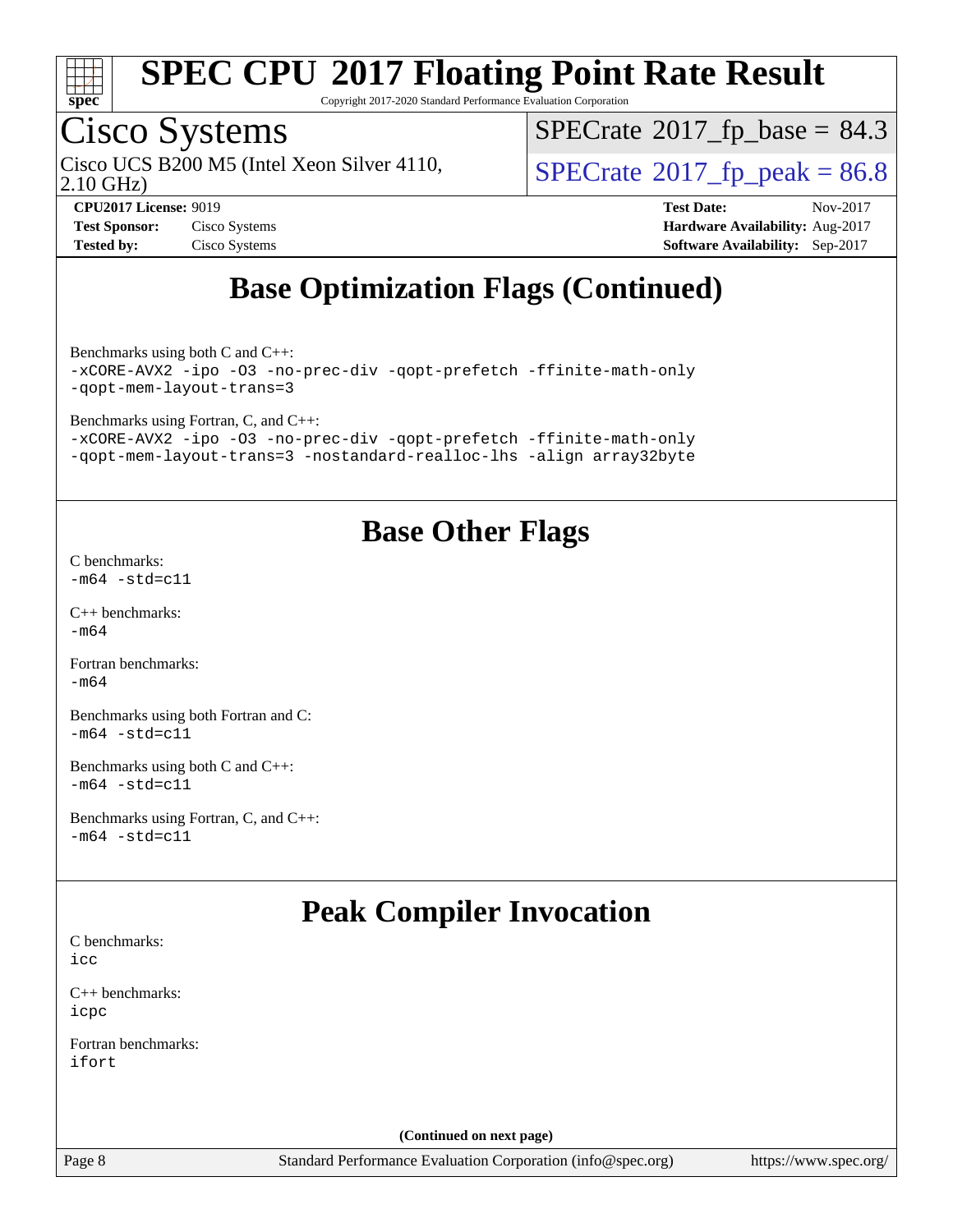

Copyright 2017-2020 Standard Performance Evaluation Corporation

### Cisco Systems

2.10 GHz) Cisco UCS B200 M5 (Intel Xeon Silver 4110,  $\vert$  [SPECrate](http://www.spec.org/auto/cpu2017/Docs/result-fields.html#SPECrate2017fppeak)®[2017\\_fp\\_peak = 8](http://www.spec.org/auto/cpu2017/Docs/result-fields.html#SPECrate2017fppeak)6.8

 $SPECTate@2017_fp\_base = 84.3$ 

**[CPU2017 License:](http://www.spec.org/auto/cpu2017/Docs/result-fields.html#CPU2017License)** 9019 **[Test Date:](http://www.spec.org/auto/cpu2017/Docs/result-fields.html#TestDate)** Nov-2017 **[Test Sponsor:](http://www.spec.org/auto/cpu2017/Docs/result-fields.html#TestSponsor)** Cisco Systems **Cisco Systems [Hardware Availability:](http://www.spec.org/auto/cpu2017/Docs/result-fields.html#HardwareAvailability)** Aug-2017 **[Tested by:](http://www.spec.org/auto/cpu2017/Docs/result-fields.html#Testedby)** Cisco Systems **[Software Availability:](http://www.spec.org/auto/cpu2017/Docs/result-fields.html#SoftwareAvailability)** Sep-2017

### **[Peak Compiler Invocation \(Continued\)](http://www.spec.org/auto/cpu2017/Docs/result-fields.html#PeakCompilerInvocation)**

[Benchmarks using both Fortran and C](http://www.spec.org/auto/cpu2017/Docs/result-fields.html#BenchmarksusingbothFortranandC): [ifort](http://www.spec.org/cpu2017/results/res2017q4/cpu2017-20171128-01309.flags.html#user_CC_FCpeak_intel_ifort_18.0_8111460550e3ca792625aed983ce982f94888b8b503583aa7ba2b8303487b4d8a21a13e7191a45c5fd58ff318f48f9492884d4413fa793fd88dd292cad7027ca) [icc](http://www.spec.org/cpu2017/results/res2017q4/cpu2017-20171128-01309.flags.html#user_CC_FCpeak_intel_icc_18.0_66fc1ee009f7361af1fbd72ca7dcefbb700085f36577c54f309893dd4ec40d12360134090235512931783d35fd58c0460139e722d5067c5574d8eaf2b3e37e92)

[Benchmarks using both C and C++](http://www.spec.org/auto/cpu2017/Docs/result-fields.html#BenchmarksusingbothCandCXX): [icpc](http://www.spec.org/cpu2017/results/res2017q4/cpu2017-20171128-01309.flags.html#user_CC_CXXpeak_intel_icpc_18.0_c510b6838c7f56d33e37e94d029a35b4a7bccf4766a728ee175e80a419847e808290a9b78be685c44ab727ea267ec2f070ec5dc83b407c0218cded6866a35d07) [icc](http://www.spec.org/cpu2017/results/res2017q4/cpu2017-20171128-01309.flags.html#user_CC_CXXpeak_intel_icc_18.0_66fc1ee009f7361af1fbd72ca7dcefbb700085f36577c54f309893dd4ec40d12360134090235512931783d35fd58c0460139e722d5067c5574d8eaf2b3e37e92)

[Benchmarks using Fortran, C, and C++:](http://www.spec.org/auto/cpu2017/Docs/result-fields.html#BenchmarksusingFortranCandCXX) [icpc](http://www.spec.org/cpu2017/results/res2017q4/cpu2017-20171128-01309.flags.html#user_CC_CXX_FCpeak_intel_icpc_18.0_c510b6838c7f56d33e37e94d029a35b4a7bccf4766a728ee175e80a419847e808290a9b78be685c44ab727ea267ec2f070ec5dc83b407c0218cded6866a35d07) [icc](http://www.spec.org/cpu2017/results/res2017q4/cpu2017-20171128-01309.flags.html#user_CC_CXX_FCpeak_intel_icc_18.0_66fc1ee009f7361af1fbd72ca7dcefbb700085f36577c54f309893dd4ec40d12360134090235512931783d35fd58c0460139e722d5067c5574d8eaf2b3e37e92) [ifort](http://www.spec.org/cpu2017/results/res2017q4/cpu2017-20171128-01309.flags.html#user_CC_CXX_FCpeak_intel_ifort_18.0_8111460550e3ca792625aed983ce982f94888b8b503583aa7ba2b8303487b4d8a21a13e7191a45c5fd58ff318f48f9492884d4413fa793fd88dd292cad7027ca)

**[Peak Portability Flags](http://www.spec.org/auto/cpu2017/Docs/result-fields.html#PeakPortabilityFlags)**

Same as Base Portability Flags

**[Peak Optimization Flags](http://www.spec.org/auto/cpu2017/Docs/result-fields.html#PeakOptimizationFlags)**

[C benchmarks](http://www.spec.org/auto/cpu2017/Docs/result-fields.html#Cbenchmarks):

```
 519.lbm_r: -prof-gen(pass 1) -prof-use(pass 2) -ipo -xCORE-AVX2 -O3
-no-prec-div -qopt-prefetch -ffinite-math-only
-qopt-mem-layout-trans=3
 538.imagick_r: -xCORE-AVX2 -ipo -O3 -no-prec-div -qopt-prefetch
-ffinite-math-only -qopt-mem-layout-trans=3
 544.nab_r: Same as 519.lbm_r
C++ benchmarks: 
-prof-gen(pass 1) -prof-use(pass 2) -ipo -xCORE-AVX2 -O3
-no-prec-div -qopt-prefetch -ffinite-math-only
-qopt-mem-layout-trans=3
Fortran benchmarks: 
 503.bwaves_r: -xCORE-AVX2 -ipo -O3 -no-prec-div -qopt-prefetch
-ffinite-math-only -qopt-mem-layout-trans=3
-nostandard-realloc-lhs -align array32byte
 549.fotonik3d_r: Same as 503.bwaves_r
 554.roms_r: -prof-gen(pass 1) -prof-use(pass 2) -ipo -xCORE-AVX2 -O3
-no-prec-div -qopt-prefetch -ffinite-math-only
-qopt-mem-layout-trans=3 -nostandard-realloc-lhs
                                      (Continued on next page)
```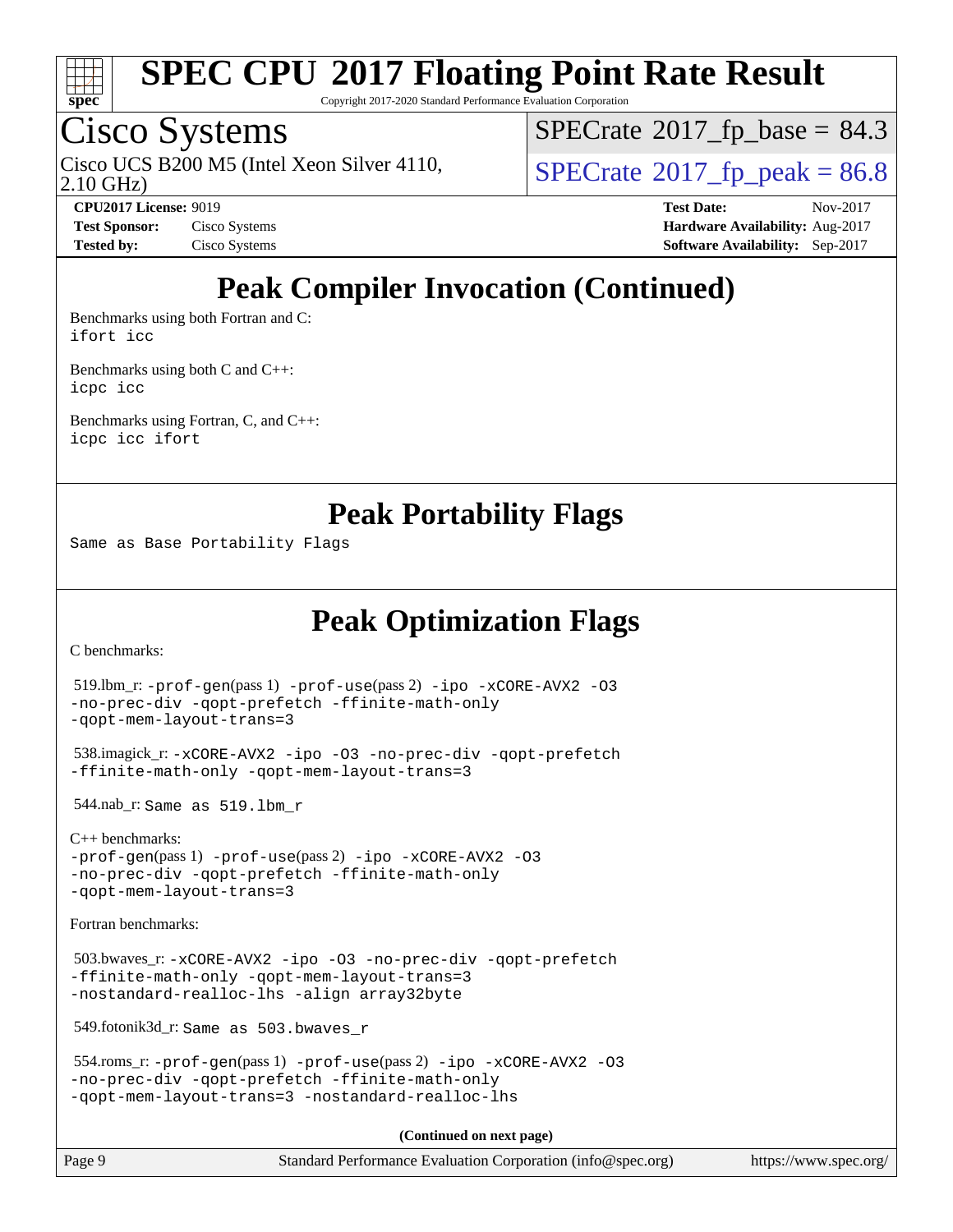

Copyright 2017-2020 Standard Performance Evaluation Corporation

### Cisco Systems

2.10 GHz) Cisco UCS B200 M5 (Intel Xeon Silver 4110,  $\vert$  [SPECrate](http://www.spec.org/auto/cpu2017/Docs/result-fields.html#SPECrate2017fppeak) 2017 fp peak = 86.8

 $SPECTate@2017_fp\_base = 84.3$ 

**[Test Sponsor:](http://www.spec.org/auto/cpu2017/Docs/result-fields.html#TestSponsor)** Cisco Systems **[Hardware Availability:](http://www.spec.org/auto/cpu2017/Docs/result-fields.html#HardwareAvailability)** Aug-2017 **[Tested by:](http://www.spec.org/auto/cpu2017/Docs/result-fields.html#Testedby)** Cisco Systems **[Software Availability:](http://www.spec.org/auto/cpu2017/Docs/result-fields.html#SoftwareAvailability)** Sep-2017

**[CPU2017 License:](http://www.spec.org/auto/cpu2017/Docs/result-fields.html#CPU2017License)** 9019 **[Test Date:](http://www.spec.org/auto/cpu2017/Docs/result-fields.html#TestDate)** Nov-2017

## **[Peak Optimization Flags \(Continued\)](http://www.spec.org/auto/cpu2017/Docs/result-fields.html#PeakOptimizationFlags)**

 554.roms\_r (continued): [-align array32byte](http://www.spec.org/cpu2017/results/res2017q4/cpu2017-20171128-01309.flags.html#user_peakEXTRA_FOPTIMIZE554_roms_r_align_array32byte_b982fe038af199962ba9a80c053b8342c548c85b40b8e86eb3cc33dee0d7986a4af373ac2d51c3f7cf710a18d62fdce2948f201cd044323541f22fc0fffc51b6)

[Benchmarks using both Fortran and C](http://www.spec.org/auto/cpu2017/Docs/result-fields.html#BenchmarksusingbothFortranandC):

[-prof-gen](http://www.spec.org/cpu2017/results/res2017q4/cpu2017-20171128-01309.flags.html#user_CC_FCpeak_prof_gen_5aa4926d6013ddb2a31985c654b3eb18169fc0c6952a63635c234f711e6e63dd76e94ad52365559451ec499a2cdb89e4dc58ba4c67ef54ca681ffbe1461d6b36)(pass 1) [-prof-use](http://www.spec.org/cpu2017/results/res2017q4/cpu2017-20171128-01309.flags.html#user_CC_FCpeak_prof_use_1a21ceae95f36a2b53c25747139a6c16ca95bd9def2a207b4f0849963b97e94f5260e30a0c64f4bb623698870e679ca08317ef8150905d41bd88c6f78df73f19)(pass 2) [-ipo](http://www.spec.org/cpu2017/results/res2017q4/cpu2017-20171128-01309.flags.html#user_CC_FCpeak_f-ipo) [-xCORE-AVX2](http://www.spec.org/cpu2017/results/res2017q4/cpu2017-20171128-01309.flags.html#user_CC_FCpeak_f-xCORE-AVX2) [-O3](http://www.spec.org/cpu2017/results/res2017q4/cpu2017-20171128-01309.flags.html#user_CC_FCpeak_f-O3) [-no-prec-div](http://www.spec.org/cpu2017/results/res2017q4/cpu2017-20171128-01309.flags.html#user_CC_FCpeak_f-no-prec-div) [-qopt-prefetch](http://www.spec.org/cpu2017/results/res2017q4/cpu2017-20171128-01309.flags.html#user_CC_FCpeak_f-qopt-prefetch) [-ffinite-math-only](http://www.spec.org/cpu2017/results/res2017q4/cpu2017-20171128-01309.flags.html#user_CC_FCpeak_f_finite_math_only_cb91587bd2077682c4b38af759c288ed7c732db004271a9512da14a4f8007909a5f1427ecbf1a0fb78ff2a814402c6114ac565ca162485bbcae155b5e4258871) [-qopt-mem-layout-trans=3](http://www.spec.org/cpu2017/results/res2017q4/cpu2017-20171128-01309.flags.html#user_CC_FCpeak_f-qopt-mem-layout-trans_de80db37974c74b1f0e20d883f0b675c88c3b01e9d123adea9b28688d64333345fb62bc4a798493513fdb68f60282f9a726aa07f478b2f7113531aecce732043) [-nostandard-realloc-lhs](http://www.spec.org/cpu2017/results/res2017q4/cpu2017-20171128-01309.flags.html#user_CC_FCpeak_f_2003_std_realloc_82b4557e90729c0f113870c07e44d33d6f5a304b4f63d4c15d2d0f1fab99f5daaed73bdb9275d9ae411527f28b936061aa8b9c8f2d63842963b95c9dd6426b8a) [-align array32byte](http://www.spec.org/cpu2017/results/res2017q4/cpu2017-20171128-01309.flags.html#user_CC_FCpeak_align_array32byte_b982fe038af199962ba9a80c053b8342c548c85b40b8e86eb3cc33dee0d7986a4af373ac2d51c3f7cf710a18d62fdce2948f201cd044323541f22fc0fffc51b6)

[Benchmarks using both C and C++](http://www.spec.org/auto/cpu2017/Docs/result-fields.html#BenchmarksusingbothCandCXX):

[-prof-gen](http://www.spec.org/cpu2017/results/res2017q4/cpu2017-20171128-01309.flags.html#user_CC_CXXpeak_prof_gen_5aa4926d6013ddb2a31985c654b3eb18169fc0c6952a63635c234f711e6e63dd76e94ad52365559451ec499a2cdb89e4dc58ba4c67ef54ca681ffbe1461d6b36)(pass 1) [-prof-use](http://www.spec.org/cpu2017/results/res2017q4/cpu2017-20171128-01309.flags.html#user_CC_CXXpeak_prof_use_1a21ceae95f36a2b53c25747139a6c16ca95bd9def2a207b4f0849963b97e94f5260e30a0c64f4bb623698870e679ca08317ef8150905d41bd88c6f78df73f19)(pass 2) [-ipo](http://www.spec.org/cpu2017/results/res2017q4/cpu2017-20171128-01309.flags.html#user_CC_CXXpeak_f-ipo) [-xCORE-AVX2](http://www.spec.org/cpu2017/results/res2017q4/cpu2017-20171128-01309.flags.html#user_CC_CXXpeak_f-xCORE-AVX2) [-O3](http://www.spec.org/cpu2017/results/res2017q4/cpu2017-20171128-01309.flags.html#user_CC_CXXpeak_f-O3) [-no-prec-div](http://www.spec.org/cpu2017/results/res2017q4/cpu2017-20171128-01309.flags.html#user_CC_CXXpeak_f-no-prec-div) [-qopt-prefetch](http://www.spec.org/cpu2017/results/res2017q4/cpu2017-20171128-01309.flags.html#user_CC_CXXpeak_f-qopt-prefetch) [-ffinite-math-only](http://www.spec.org/cpu2017/results/res2017q4/cpu2017-20171128-01309.flags.html#user_CC_CXXpeak_f_finite_math_only_cb91587bd2077682c4b38af759c288ed7c732db004271a9512da14a4f8007909a5f1427ecbf1a0fb78ff2a814402c6114ac565ca162485bbcae155b5e4258871) [-qopt-mem-layout-trans=3](http://www.spec.org/cpu2017/results/res2017q4/cpu2017-20171128-01309.flags.html#user_CC_CXXpeak_f-qopt-mem-layout-trans_de80db37974c74b1f0e20d883f0b675c88c3b01e9d123adea9b28688d64333345fb62bc4a798493513fdb68f60282f9a726aa07f478b2f7113531aecce732043)

[Benchmarks using Fortran, C, and C++:](http://www.spec.org/auto/cpu2017/Docs/result-fields.html#BenchmarksusingFortranCandCXX) [-prof-gen](http://www.spec.org/cpu2017/results/res2017q4/cpu2017-20171128-01309.flags.html#user_CC_CXX_FCpeak_prof_gen_5aa4926d6013ddb2a31985c654b3eb18169fc0c6952a63635c234f711e6e63dd76e94ad52365559451ec499a2cdb89e4dc58ba4c67ef54ca681ffbe1461d6b36)(pass 1) [-prof-use](http://www.spec.org/cpu2017/results/res2017q4/cpu2017-20171128-01309.flags.html#user_CC_CXX_FCpeak_prof_use_1a21ceae95f36a2b53c25747139a6c16ca95bd9def2a207b4f0849963b97e94f5260e30a0c64f4bb623698870e679ca08317ef8150905d41bd88c6f78df73f19)(pass 2) [-ipo](http://www.spec.org/cpu2017/results/res2017q4/cpu2017-20171128-01309.flags.html#user_CC_CXX_FCpeak_f-ipo) [-xCORE-AVX2](http://www.spec.org/cpu2017/results/res2017q4/cpu2017-20171128-01309.flags.html#user_CC_CXX_FCpeak_f-xCORE-AVX2) [-O3](http://www.spec.org/cpu2017/results/res2017q4/cpu2017-20171128-01309.flags.html#user_CC_CXX_FCpeak_f-O3) [-no-prec-div](http://www.spec.org/cpu2017/results/res2017q4/cpu2017-20171128-01309.flags.html#user_CC_CXX_FCpeak_f-no-prec-div) [-qopt-prefetch](http://www.spec.org/cpu2017/results/res2017q4/cpu2017-20171128-01309.flags.html#user_CC_CXX_FCpeak_f-qopt-prefetch) [-ffinite-math-only](http://www.spec.org/cpu2017/results/res2017q4/cpu2017-20171128-01309.flags.html#user_CC_CXX_FCpeak_f_finite_math_only_cb91587bd2077682c4b38af759c288ed7c732db004271a9512da14a4f8007909a5f1427ecbf1a0fb78ff2a814402c6114ac565ca162485bbcae155b5e4258871) [-qopt-mem-layout-trans=3](http://www.spec.org/cpu2017/results/res2017q4/cpu2017-20171128-01309.flags.html#user_CC_CXX_FCpeak_f-qopt-mem-layout-trans_de80db37974c74b1f0e20d883f0b675c88c3b01e9d123adea9b28688d64333345fb62bc4a798493513fdb68f60282f9a726aa07f478b2f7113531aecce732043) [-nostandard-realloc-lhs](http://www.spec.org/cpu2017/results/res2017q4/cpu2017-20171128-01309.flags.html#user_CC_CXX_FCpeak_f_2003_std_realloc_82b4557e90729c0f113870c07e44d33d6f5a304b4f63d4c15d2d0f1fab99f5daaed73bdb9275d9ae411527f28b936061aa8b9c8f2d63842963b95c9dd6426b8a) [-align array32byte](http://www.spec.org/cpu2017/results/res2017q4/cpu2017-20171128-01309.flags.html#user_CC_CXX_FCpeak_align_array32byte_b982fe038af199962ba9a80c053b8342c548c85b40b8e86eb3cc33dee0d7986a4af373ac2d51c3f7cf710a18d62fdce2948f201cd044323541f22fc0fffc51b6)

#### **[Peak Other Flags](http://www.spec.org/auto/cpu2017/Docs/result-fields.html#PeakOtherFlags)**

[C benchmarks](http://www.spec.org/auto/cpu2017/Docs/result-fields.html#Cbenchmarks):  $-m64 - std = c11$  $-m64 - std = c11$ 

[C++ benchmarks:](http://www.spec.org/auto/cpu2017/Docs/result-fields.html#CXXbenchmarks) [-m64](http://www.spec.org/cpu2017/results/res2017q4/cpu2017-20171128-01309.flags.html#user_CXXpeak_intel_intel64_18.0_af43caccfc8ded86e7699f2159af6efc7655f51387b94da716254467f3c01020a5059329e2569e4053f409e7c9202a7efc638f7a6d1ffb3f52dea4a3e31d82ab)

[Fortran benchmarks](http://www.spec.org/auto/cpu2017/Docs/result-fields.html#Fortranbenchmarks):  $-m64$ 

[Benchmarks using both Fortran and C](http://www.spec.org/auto/cpu2017/Docs/result-fields.html#BenchmarksusingbothFortranandC):  $-m64 - std = c11$  $-m64 - std = c11$ 

[Benchmarks using both C and C++](http://www.spec.org/auto/cpu2017/Docs/result-fields.html#BenchmarksusingbothCandCXX):  $-m64$   $-std=cl1$ 

[Benchmarks using Fortran, C, and C++:](http://www.spec.org/auto/cpu2017/Docs/result-fields.html#BenchmarksusingFortranCandCXX)  $-m64$   $-std=cl1$ 

[The flags files that were used to format this result can be browsed at](tmsearch) <http://www.spec.org/cpu2017/flags/Intel-ic18.0-official-linux64.html>

<http://www.spec.org/cpu2017/flags/Cisco-Platform-Settings-V1.2-revH.html>